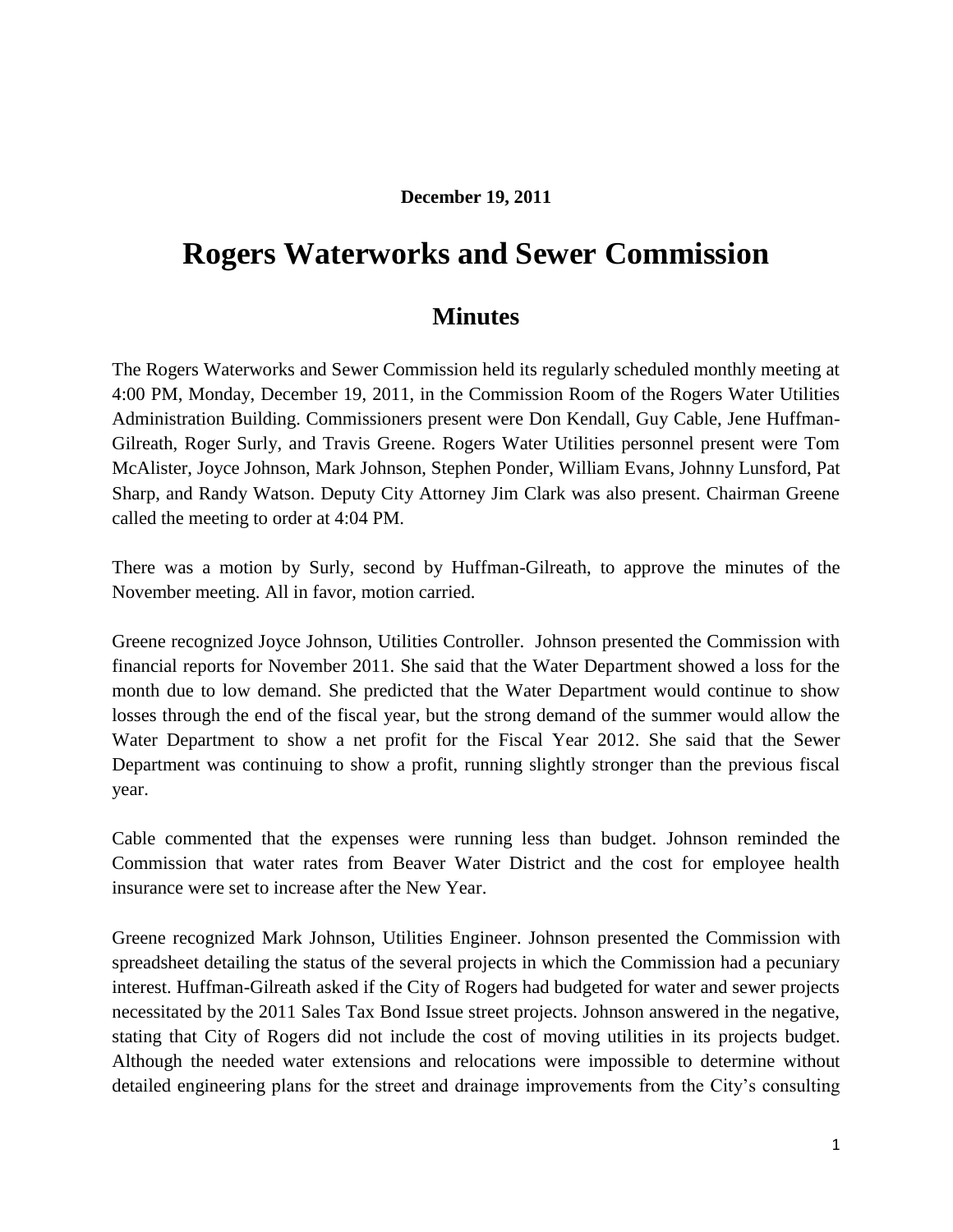engineers, he estimated the cost to the Water Department at \$7 million and the Sewer Department at \$1.5 million.

Continuing, Johnson presented the Commission with a draft Capital Improvement Plan (CIP) update for the Water Department. Johnson said that he attempted to project capital need for the next ten years and the time frame for the capital projects. He separated the capital projects into three different categories: water line replacements, water main extensions, and "major capital projects", such as water tanks and automated meter reading systems. He estimated that the total capital needs for the Water Department for the ten year period ending 2022 was over \$39 million.

Johnson elaborated on the major capital projects. He said that some of the water tanks needed to be cleaned and painted, and new mixing devices needed to be installed to reduce the potential for Total Trihalomehtanes (TTHM"s, a regulated group contaminants which form in the distribution system as the water ages) development in the water distribution system. Since the TTHM regulations were set to become effective next spring, the water storage tanks needed to happen soon, he said. Johnson said that the draft CIP included \$4 million over the next two fiscal years for an automated meter reading (AMR) system, which would allow RWU to read virtually all meters in the distribution system from the office. Johnson said that the technology was available and proven, and would move RWU"s meter reading system into the future. He said that the present meter reading system (three full-time meter readers physically visiting every meter ever month) was efficient and cost-effective, but was becoming outmoded with the new technology. Johnson said that AMR would allow the office to obtain real time data on water consumption, and enable the office customer service representative to show customers when and how much water the customers used, providing better customer service.

Surly asked Johnson how long the payback period for the AMR would be. Johnson answered "a long time" because RWU's meter readers were so efficient, each reading approximately 500 meters per day. McAlister, RWU Manager, said that new water meters would increase revenue and lower the unaccounted for water rate, but that the cost savings and revenue increases would probably not be enough to amortize the proposed AMR debt; however, RWU needed to keep pace with technology. McAlister said that Fayetteville had radio read meters for many years, and that Springdale was upgrading its system to radio meters. McAlister said that Bentonville was considering AMR for their water and electric meters. He said that RWU had about 2600 radio meters in difficult routes around the Beaver Lake area.

Continuing, Mark Johnson spoke to the need for additional capital, and presented the Commission with a report detailing the cash needs for the Water Department for the five year period ending in 2017. He said that the capital required to "stay ahead" of the City"s street and drainage contractors, repair and update the water storage tanks, and the proposed AMR would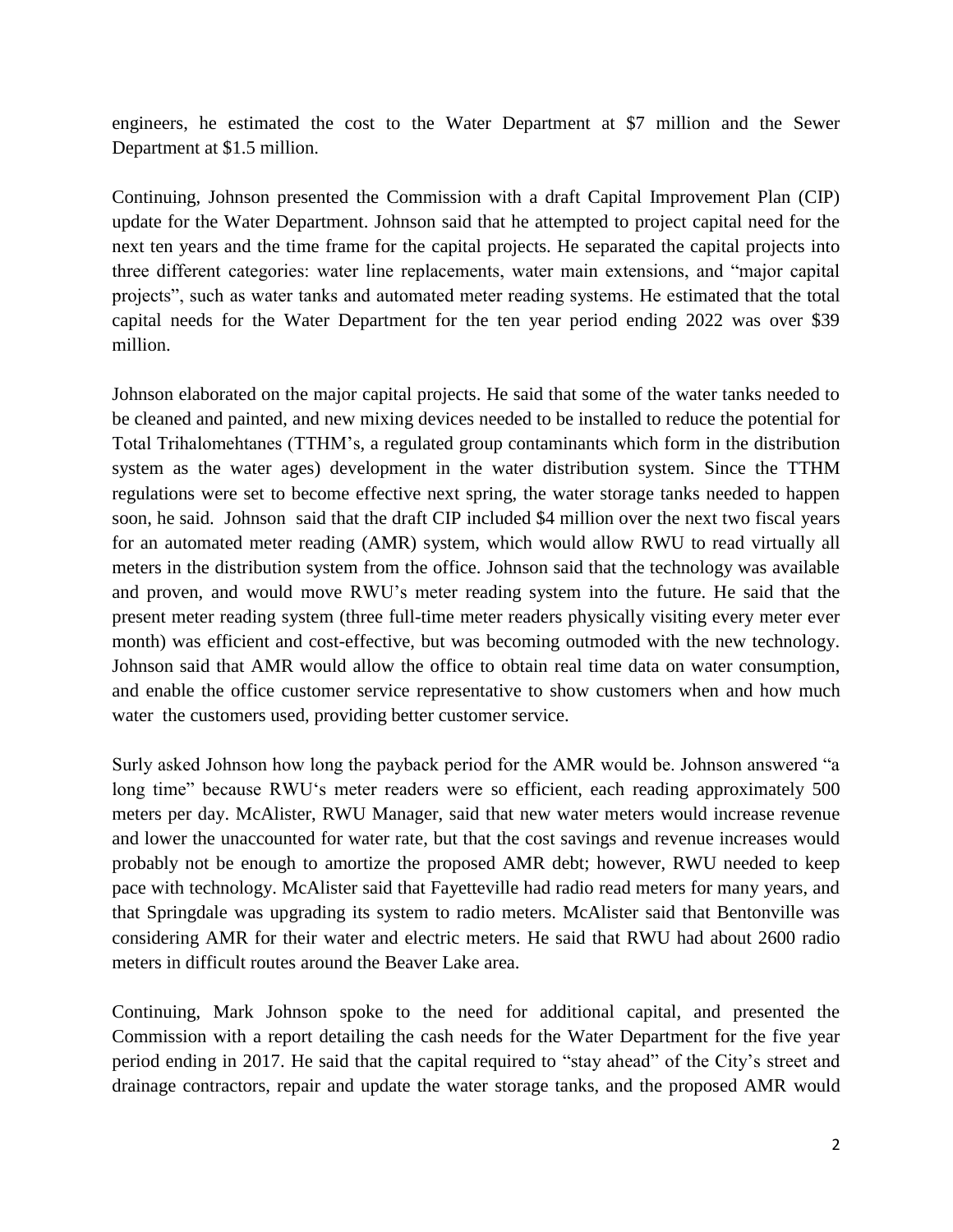require a water rate bond issue of about \$15 million. Such a bond issue, Johnson said, would require a water rate increase of about 15 percent.

There was a lot of discussion about the need for the proposed water rate increase. Kendall asked if a water rate expert had been consulted. McAlister said that the staff had developed the rate study in-house, saving the Utilities and the ratepayers significant monies for a rate consultant. He said that the City Council did not want to hear from a rate consultant or RWU staff, but wanted to hear the recommendations from the Commission directly.

Kendall opined that the worst thing that could happen would be to ask for a rate increase, and then still not have enough revenue.

Cable raised the issue of using Water Department reserves for some of the capital requirements. Mark Johnson said that the reserves were not enough, that additional revenue was needed to pay for the 2011 City Sales Tax improvement-necessitated water projects which would happen over the next three to five years.

McAlister said that the RWU reserves were made an issue at the last rate study/increase (6% in 2009). McAlister opined that RWU reserves were not excessive and alluded to the tornado disaster in Joplin last May. He said that a catastrophic loss of income would not relieve RWU from its obligation to provide adequate water and sewer facilities, and to service outstanding debt. He recommended that the Commission establish some level of reserves, or set up a trust for water and sewer emergencies.

Greene asked what the other cities were doing (in regard to reserves). Joyce Johnson said she would research and report to the Commission.

Huffman – Gilreath asked about the status of the right-of-way acquisition for sewer transmission mains to the Northwest Arkansas Conservation Authority. Mark Johnson said that staff engineers were working on the project as time allowed. Huffman-Gilreath said she wanted to see an updated CIP for the Sewer Department. Johnson said that he would get to work on it. Greene said he would also like to know what level of technology the other cities were using, specifically in regard to sludge treatment and disposal.

There was a long discussion about the logistics of approaching the Council about the need for a rate adjustment. McAlister said that, first, the Commission needed to agree that the capital projects put forth by the RWU staff were reasonable and necessary, and that the proposed time frames were adequate. Then a new draft could be prepared for public consumption. He said that the Mayor could provide guidance on how to proceed with the City Council. He suggested